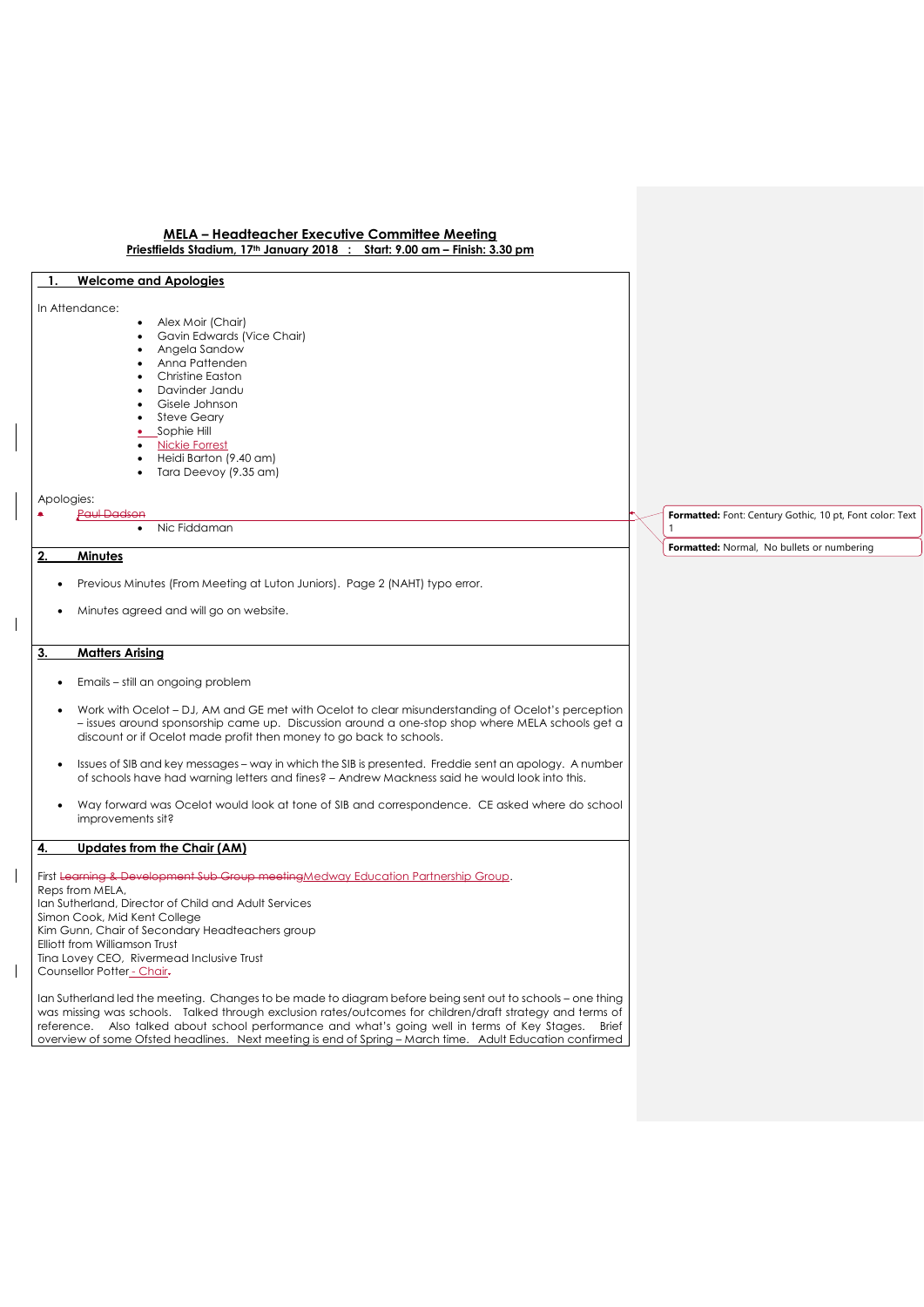every year they give money back to the Government as underspend. Simon Cook / Rebecca Smith spoke about preparation of data / what came out of the launch event.

Not just academic data but want to look at soft data such as exclusion rates/deprivation/financials (don't need precise details) – whether schools full/mobility rates. Secondary/Higher colleagues keen – looking at Medway as a whole not just KS1/2 results. Davinder suggested working in Zones, talking about data and sharing of data.

In the past this hasn't happened – it's important to address the reasoning and iron out any previous bad stigma around sharing of data. Alex would appreciate clarity of what's in the public domain. Alex asked whether this could be discussed at the next Zone meetings – need to be clear all data will be used for positive outcomes and school support. All data and not one year group.

Alex has sent emails to the two new Heads of Schools – Sarah Edwards (Gordon) and Faye Rider (Fairview) to offer MELA's support and assurance that there are people to help in their new role.

# **5. Succession Planning, Chair and Vice Chair (AM)**

Alex – MELAs original agreement was everyone will do 6 months as Chair, with the next person to Chair at the end of 6 months would be the previous Vice Chair. Every Zone will be represented by a Chair for 6 months period. This means if all happy and in agreement Vice Chair Gavin will move to the position of Chair – all voted in favour. Vice Chair will need to be either Zone 1 or Zone 4 (as the remaining unrepresented zones) up until the end of the academic year – taking on position as Chair from September 2018. All voted in favour of Steve (zone 4) acting as Vice Chair. Angela said at present their main focus is to concentrate on their Zone and building up the group so that they would be in a position to field a vice chair in September 2018..

– Angela agreed come September Zone 1 will be in a much better position to do so.

# **6. Wendy Vincent, Head of integrated 0-25 disability services**

Wendy Vincent shared her background as an Occupational Therapist working with Special Education & Needs. Worked mainly as Head of SEN & Children's Services in Bexley before joining Medway in July. Initially started to manage Special Education Needs & Educational Psychology Team and also Physical & Support Team.

WV then outlined plans for the service - Early help are being spread into 4 hubs around Medway Children Centres. There will be 98 members of staff who will be managing and providing all services for any Child with a Special Education need or disability, covering all Social Care & Education exception of health. There will also be no occupational therapy services, although a close link to this health service. The job is to integrate teams together – parents will be told what team to contact for the needs of their child. Alex will check what hubs will be linked to which schools.

At the moment Safeguarding Social Workers are loosely linked to the 4 areas with Disability Team working across the geographical areas – re structure would mean they work from the 4 hubs. WV then outlined SEN Strategy direction between 2016-2020 - includes 4 priorities - inclusion, bringing young people out of the area back into Medway provision, fair funding and offer for post 16 students. Medway has 36% with children on EHCP in main stream schools. The National percentage is 48%, resulting in Medway sitting 122nd. The rest of children would be placed in Special Schools or provisions attached to schools.

Tara asked about the outcomes from the pilot project last year to keep pupils heading towards EHCP in main stream schools. 4 schools were given extra funding money last year would be interesting to see if this project was successful or not, to inform the issue of levels and placement of pupils with EHCP

WV outlined the main issue - Bulk of children hit Year 7 – cope well through Primary years with high quality inclusive provision and then it becomes apparent in Year 7 that there is a problem. Parent Forum has raised this as a big issue. It was asked that they think about models of practice from other areas how the transition works and good transition practice protocol.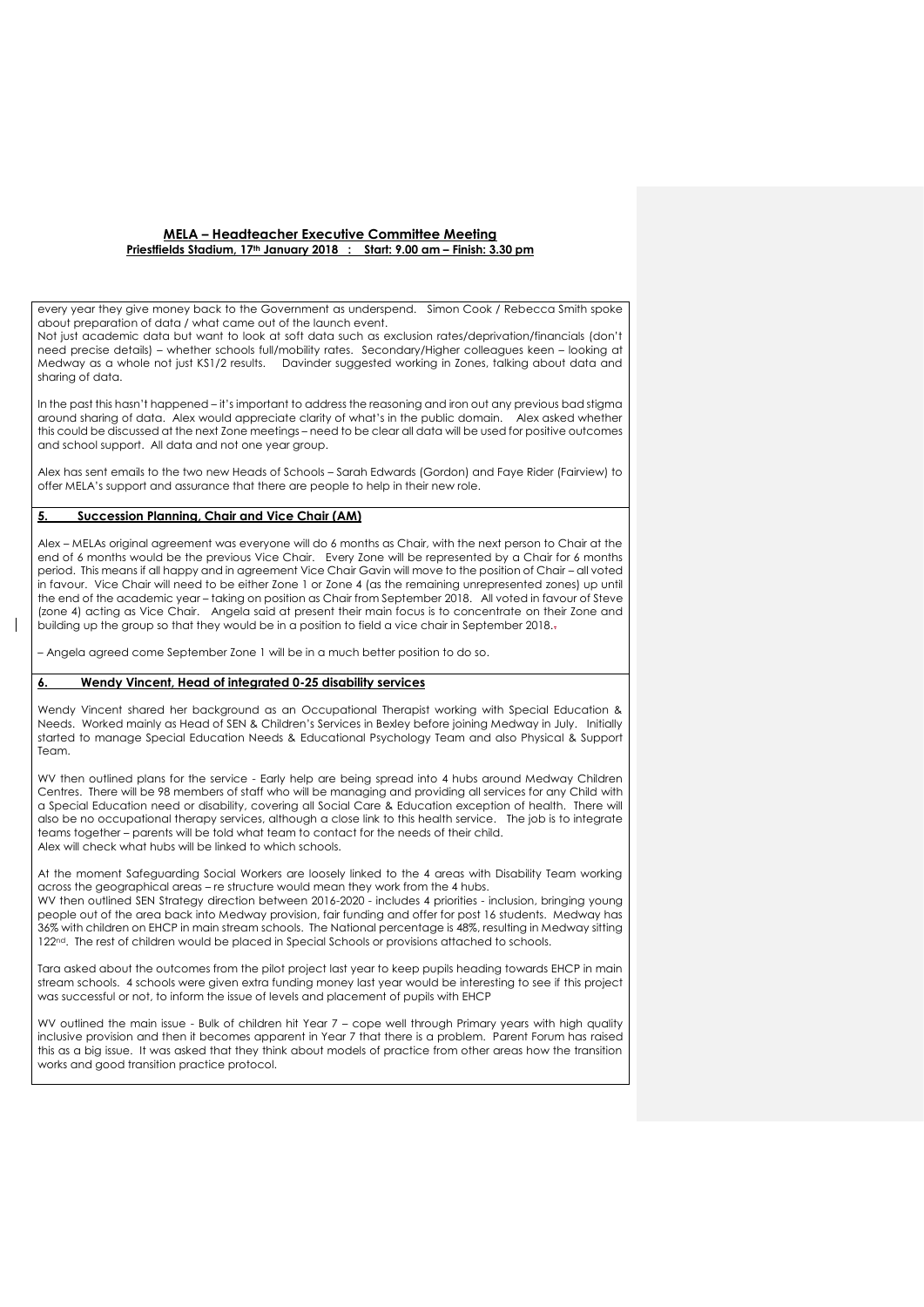Alex said there needs to be a greater <del>understanding inwork</del> on transition with secondary schools of what is needed to support those vulnerable children. Recommendation is always try to stay in school – Primary needs that level of support. In Wendy's experience some pupils don't last a week when moving to Secondary.

Code of Practice – every child taught in local mainstream school. That's the challenge, how can this be achieved? Alex said raising KS2 standards and outcomes is a priority - some schools are under pressure to do anything to get those results and inclusive practice does not always align with this priority.

WV stated that a working group is about to be set up, invites to be sent out to people initially to those with interest. Going to be a 4 month project, hoping at the end to have an inclusion strategy.

Several MELA representatives questioned the practice of the SEN team in agreeing additional funding for schools to support inclusive practice and the fact that this is so variable and time scales are so slow. WV agreed to look into huge delays and holding back of funds. -WVendy said it's not normally a long turn around e.g. if agreed January should receive before end of half term – will look into applications.

WV gave some feedback regarding the SEND inspection – local area inspection set up by the DFE and Ofsted and Care Quality Commission – Health CCG. Implemented inspections, May 2016 done around 40 inspections. DFE wanted to ask how well is the Code of Practice and what impact it is having, good examples of practice. Schools, Health services, CAMHS, GPS - asked 3 main questions how effectively local area identify, how access and provide for these children, what impact you are having. Also looked at leadership across the area and safeguarding. You get 5 days noticedays' notice, team of 6 do the inspection - normally 2 Ofsted, 2 CCG and 2 moderators/observers. They spend 2 days in LA meetings doing focus groups. They choose schools and mix between mainstream and Children's Centres. They speak to parents, leaders and children in schools. In the report Wendy confirmed no safeguarding concerns were raised at all. The letter will formally be published on the DFE website – areas of strength/ development across the local areas. Expecting the letter to be published around the half term. Wendy had a draft letter which she was unable to share due to confidentiality but was able to loosely say that there are 2 outcomes that can come from a visit. One being, They were happy and here are the areas of strengths and weaknesses. Or they could say here are some weaknesses and here they would ask that you write a statement or a letter on how you would go about addressing these weaknesses. You need to reply within a certain period of time from when letter is published and issued on the DFE website. You will then be put into a monitoring period of normally 1 year.

At the end of the year DFE / NHS England will report back to say they were either confident with what was put into place – or they could extend the period of scrutiny/support. Some basic scenarios/points relating to no particular report could be – although fix term permanent exclusion is too high, children felt safe and supported in school, parents generally happy with support. Some Head Teachers don't realise their responsibility and position. Schools doing well – good quality / special schools typically meeting needs of children and overall school is improving. Absence rates are too high.

WY stated she is very keen to be invited to schools to have a look around, if anyone has a problem please feel free to call – don't need to wait for a meeting.

2 key messages to take back to zones – SEND Code of Practice and re visit what grounds can or can't accept with plan. Get head around funding – surprised about the amount who don't know how SEN is funded. Maybe they are not being clear enough, in which case let Wendy know.

# **7. Kim Gunn, Chair of MSHA**

Kim introduced herself as Chair of MSHA. - Explained how there are 17 secondary schools in Medway. They meet on a termly basis always on the first Friday at 8 am. All schools are in attendance if one can't make they always send a representative in place. Agenda items are pulled together through emails sent around to all Heads. Ian Sutherland is invited to all meetings but Kim said she has struggled in the past to get Ian to attend meetings and since inviting Ian has only attended two. Once Ian Kim said she would really welcome being involved in meetings to get a good insight.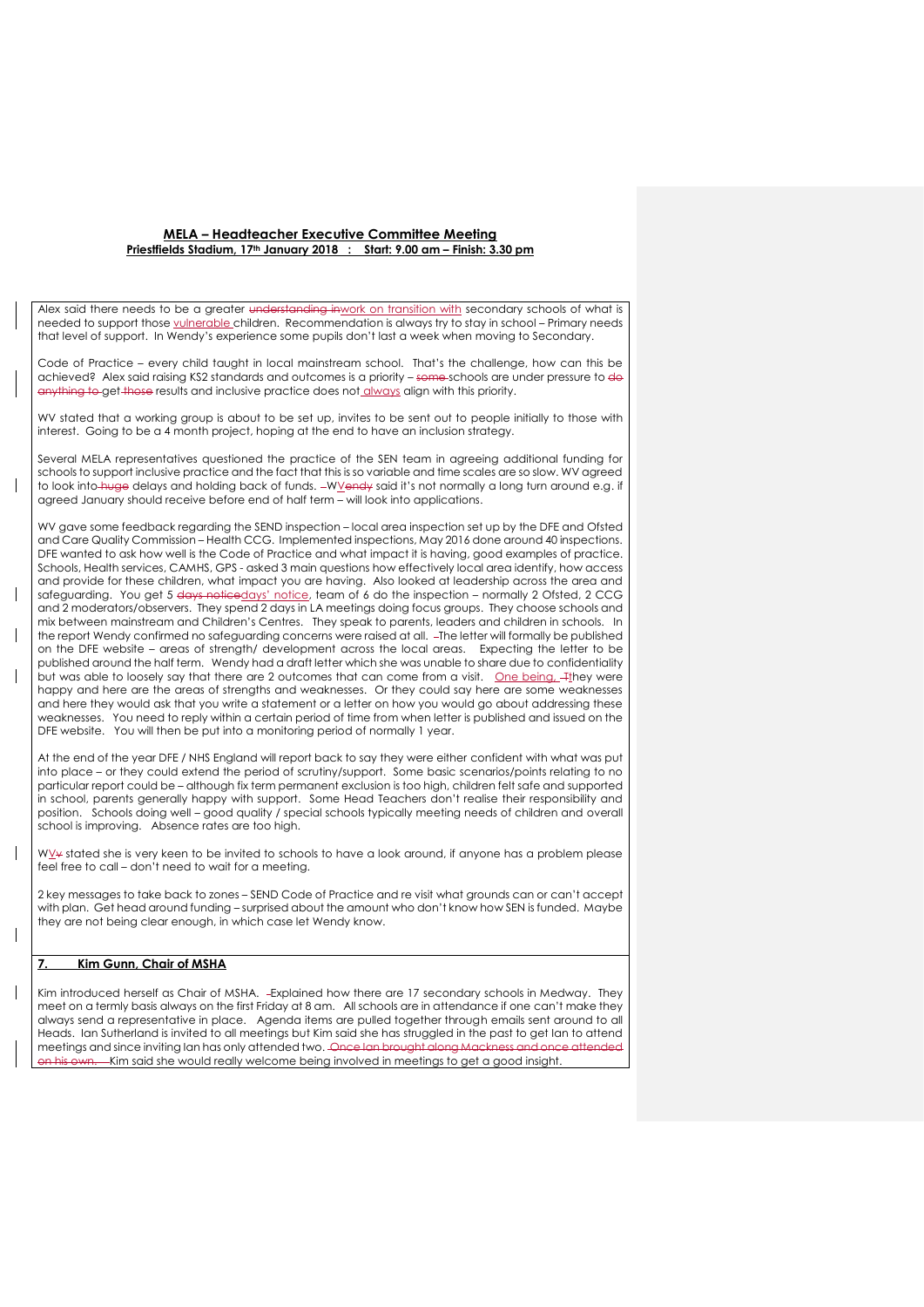#### aal was to define the Learning Development and a good opportunity everyone to be in the same room. MSHA do many things collectively – where improvements have been made it's been through working together – no LA involvement. Some work on various projects together.

Julia Harris is attending their next meeting as MSHA would like further information on what they are getting for their money. They pay an additional £1.55 per staff member and would like to know what they do for that as the staff pay their Union subscriptions, so what's the top up used for? Alex asked what MELA as a group could do to as help to them as a group, or whether anything frustrates them about Primary. Kim said the biggest thing is transition day. This is the first Thursday in July – one full day only (Thursday 5th July) – but will email Alex to confirm this date. Kim said she would be more than happy to come to future section meetings and happy for collaboration. If all could work together this would be beneficial – as only the children can benefit. Kim will contact Ian Sutherland's secretary and try to arrange for him to join their next meeting and will also message Alex to confirm transition date of 5th July.

### **8. Ocelot. Freddy – Roles in Contributing to School Improvement**

Freddy arrived late due to confusion of his given meeting time, but was able to give update. Gave brief overview - Ocelot was formed transfer of trader services. Set up on 2nd October with bid to improve communication to schools, quality and value of money in schools received from Council. Ocelot has taken over a number of services from the Council – Governance Services (Anne Robinson), Catering, Cleaning & Waste – with a view to taking on more services and refining them, giving a better value. Marketing has been done and will go out this Friday. Last couple additions of the SIB were quite negative with harsh tone such as attending courses you will be charged, which was unnecessary. Ocelot was set up to improve communication and if you couldn't make a course their view was you shouldn't be charged for such. SIB in process of talking to a developer about a brand new communication system. The old online School-Schools Forum was a good system but a little dated, so trying to bring the idea back but more flexible system. Freddy said they are keen to get communication out to schools in a positive, helpful manner. Key note talks around some big purchases such as waste. Using one company for general, feminine, confidential, ink cartridges etc and trying to make a 'one stop shop' and get a better deal. Also Energy providers – grouping together same with IT and networks. One of Ocelots Managing Directors will be meeting today around printers and photocopiers. Ocelot are keen to work with MELA to take Medway forward. -Another idea that has been discussed is the possibility of getting a reduction/deal when signing up to a number of classes. Ocelot are talking to some providers at present to arrange deals i.e booking a number of places on a course and getting some free.

Wanting to give something back to schools It was agreed by MELA that for schools to get the maximum benefit it would be a good idea when purchasing courses they get some free for a later date or even a different course, as schools would find it hard for all their teachers to be on a course at the same time to gain the benefit – paying out on teaching cover. Ocelot has met with Red Bullet – who have done website and graphics but also system developers.. Ian Price Operations.

### **9. Caroline Webber - Early Years team.**

Caroline Webber – now set up as Medway Early Years Limited, has set up astarted business company with some colleagues. Working across Medway with more than % of schools with Early Years in them. Main aim is to focus on Medway practice, schools and Practitioners. Proposing a Year 1 transition package looking at environment / traditiontransition. Schools that are in package will be launching from April.

Exploring a bolt on package with Speech & Language for EL focus development package, which will be small with a relatively low cost to go alongside to support staff. Main aim is not to over stretch – but to create a strong business and actual vision, set up a charitable organization, which will get funding for parents/children across Medway for schools in readiness.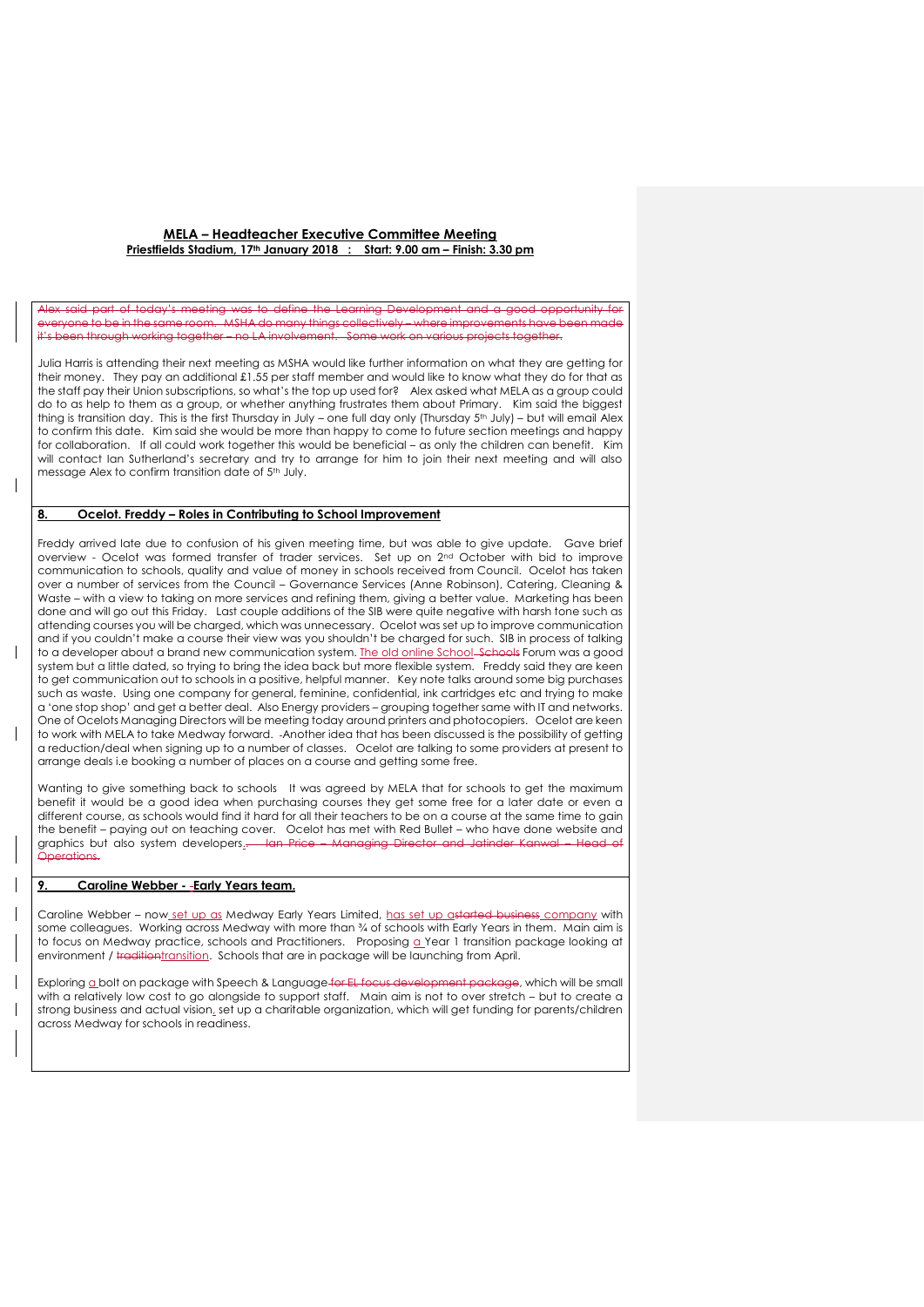Currently running behind on the organisational side as very busy in December due to lateness of transition staff. No complete web page, contact information etc – but will have all this shortly. Currently 5 people in team based at Broadside, but business address is Brompton Westbrook Primary School. Also use two training rooms at Bligh, briefings are held at Brompton Westbrook Community Hall.

Has partnership with Children's Therapy and Health Visitors, as well as Early Help – now links with Social Care. Wondered about facilitating for schools (not in package) Leadership Days, bringing forward partners to MELA. Link between schools and Medway are getting largeimproving - not sure if she hashave vehicles for Heads & Seniors Leaders coming together but she has the link and working with schools could facilitate early years partnership briefings.

Medway purchased back 1) business working with Public Health Team to help eat better start better, 2) allocated responsibility work Nicky HovelLloyd Senior Practitioner to set up new social workers for early help. This will be at the beginning of April.

Role of Senior Social Worker needs developing, but to do this need feedback from schools. Would like to get job description and interview right so would be grateful if she could be allocated an agenda item as soon as possible at Zone meetings.

Caroline will send Natalie further information about the new arrangements of the Early Years Team – this will be added to the minutes in due course.

# **10. DASCO**

Heather (Chair) and Maggie (Director) presented.

Membership – Primary 33 / 1 Special - £4 per pupil. All schools bar 1 – which is part of the Leighe Academy Trust. Every other Primary school is a member in Dartford. Did have 7 secondaries, but over time evolved into Primary.

Done on January PAN – Administrator sends out details and send money linked to that membership agreement.

# *Slides from Presentation:*

### **Journey from**

Cluster Groups – DASCo LCSP – LCTB – CYPB Joined up working:

- Troubled families
- Safeguarding
- Public health
- Police

#### **Evolution of DASCo**

- It is considered important that both primary and secondary are resented on the ELC board
- To maximize the life chances of our young people
- This will be achieved by taking on the collective role of a Teaching Alliance:
- To identify, develop and co-ordinate expertise through effective collaboration;
- To provide high quality professional development focused on school priorities;
- To develop networks both within and beyond DASCO .

# **Kent Association of Heads**

Work as executive board level across Kent – 4 areas, representatives sit on each board Tony Smith from Dartford - works as a consultant for Kent Association of Head Teachers, good contact consultant. Vision re visited in June, wanted opportunity for members – re visitation of our expectations of principles: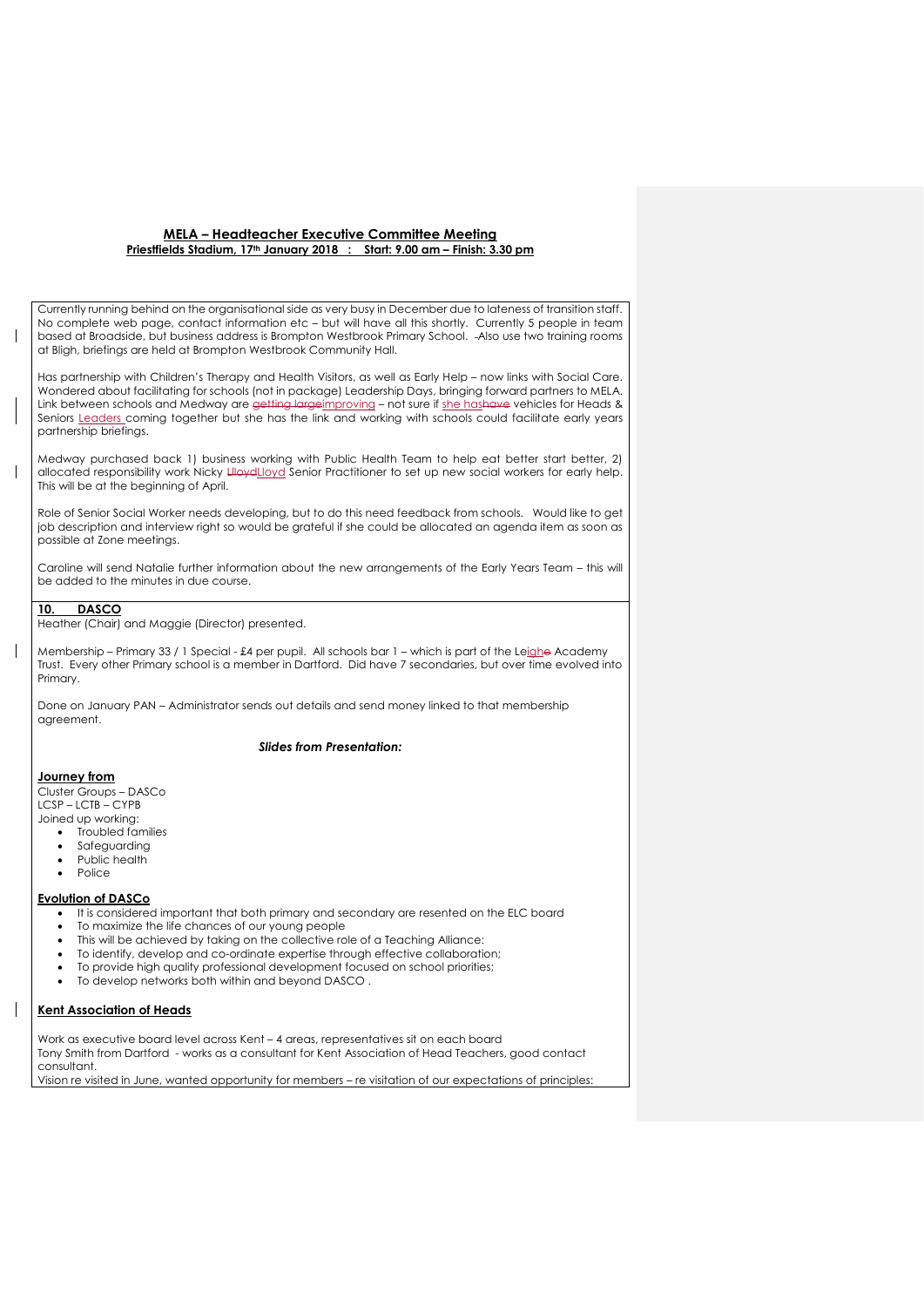All members will contribute to an environment which develops:

- Trust
- Accountability
- Inclusion
- Challenge
- Integrity
- Respect and commitment.

It was asked whether DASCo find any conflict with Teaching Schools but Heather replied that there are no Teaching Schools in Dartford. They have tried to apply but not successful as couldn't show enough impact made on school to school support.

# **Strategic Intents**

- See attachment (Attachment 3) Trustees DASCo
- School to school support
- S2SIG identifies schools would benefit from a diagnostic peer review
- Schools offer s2s support through commission and/or paired action
- Promote the roles of SLEs KLES LLES NLES AND NLGS to provide school to school support to ensure that suitability accredited staff are available for commission to meet local needs
- Key to all is developing the roles of SLEs as heads don't have a lot of time, from a review if work is to be done that's when we need to call in other people so in DASCo looking to increase the bank of SLEs.

# **Identifying and developing leadership potential**

- Develop current Head teachers LLE/KLE
- Develop future Head teachers SLE development
- Develop effective middle leadership and share best practice
- Build strategic governance to enhance leadership and management
- Ml maths hub now developed.
- Strategic governance work done with them was on MAT development can offer bespoke training, an area that needs a lot of work.
- School led ITT
- Need to do through Thames Teaching Alliance. Have working party 4 heads a part of this. Got advert, spec, description, pay agreed. Youngsters want to work / train as teachers route through. Head teachers briefing on 24th – representative employers develop teaching apprenticeships.
- Ensure all DASCO schools are actively engaged in the recruitment section and training of trainee teachers
- Contribute to high quality professional development opportunities.  $\bullet$

# **Develop a programme of CPD to address our key needs and significant curriculum development:**

- Literacy ( maths)
- EHWB Primary Solihull approach
- EYFS developing the best environment (ECERS)
- Inclusion evidencing impact and effective deployment
- Conferences and briefing

# **Research and development**

- Institute of education
- CCU
- Imperial college

KCC

**Formatted:** List Paragraph, Space After: 10 pt, Bulleted + Level: 1 + Aligned at: 0.63 cm + Indent at: 1.27 cm **Formatted:** Font: Century Gothic, Font color: Text 1

**Formatted:** List Paragraph, Space After: 10 pt, Bulleted + Level: 1 + Aligned at: 0.63 cm + Indent at: 1.27 cm

**Formatted:** List Paragraph, Space After: 10 pt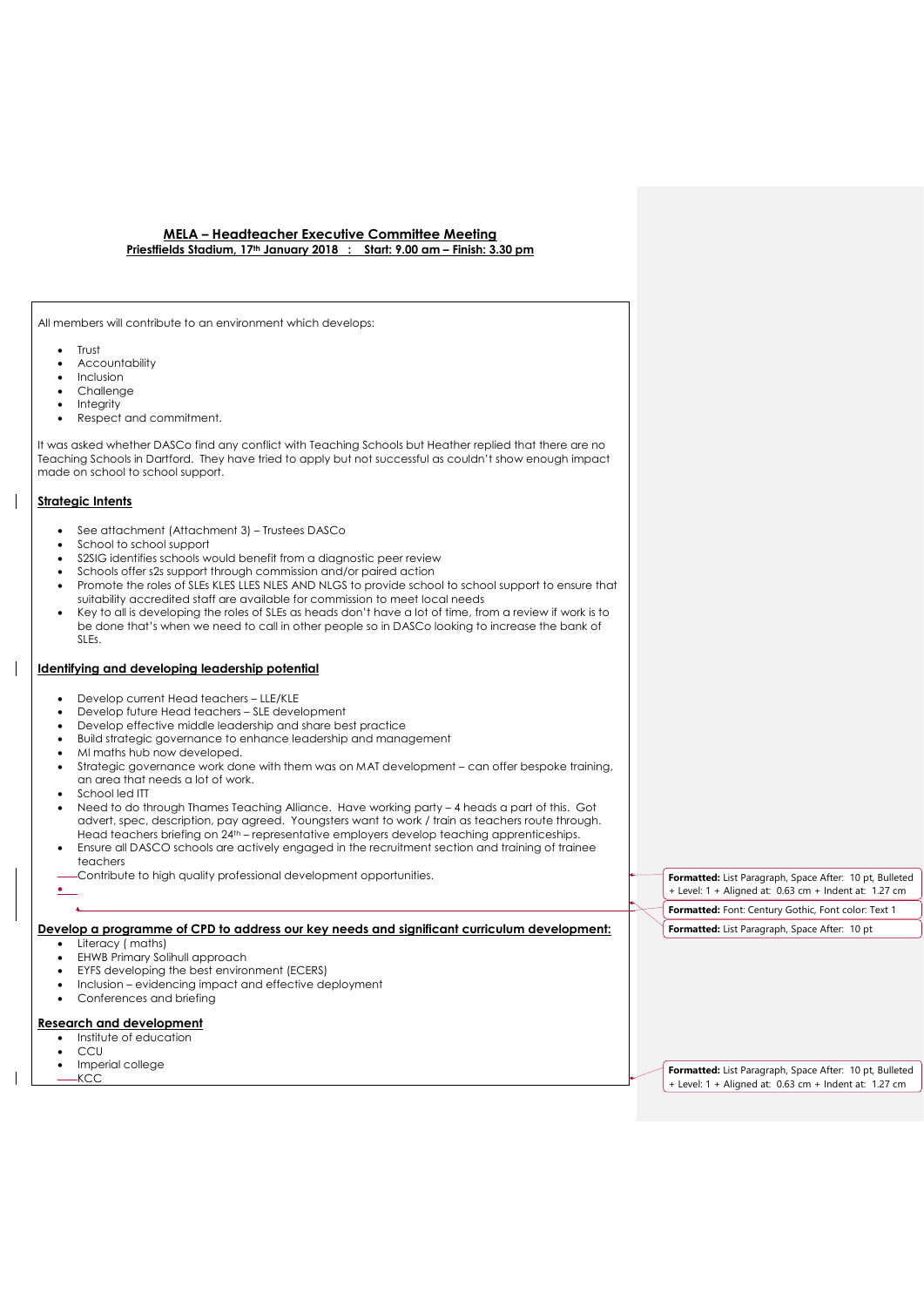| $\bullet$                                                                                                                                                                                                                                                                                                                                                                                                                                                                                                                                                                                                                                                                                                               |  |
|-------------------------------------------------------------------------------------------------------------------------------------------------------------------------------------------------------------------------------------------------------------------------------------------------------------------------------------------------------------------------------------------------------------------------------------------------------------------------------------------------------------------------------------------------------------------------------------------------------------------------------------------------------------------------------------------------------------------------|--|
| Build a stainable structure that is valued by DASCO members<br>CIO is established and run effectively by the Trustees for the benefit and with the involvement of members                                                                                                                                                                                                                                                                                                                                                                                                                                                                                                                                               |  |
| Can now operate only bank account. Employed business administrator. Can now charge events. Can<br>employ staff. Have a registered address. Enter into contracts on behalf of its members.                                                                                                                                                                                                                                                                                                                                                                                                                                                                                                                               |  |
| Charge good rate for CPD – as well as a lot cheaper than going to London. Advantage local is schools can<br>work together.                                                                                                                                                                                                                                                                                                                                                                                                                                                                                                                                                                                              |  |
| Big disadvantage - have to pay VAT.                                                                                                                                                                                                                                                                                                                                                                                                                                                                                                                                                                                                                                                                                     |  |
| <b>Challenges</b><br>Sustainability<br>Maintaining strong relationships with change of Heads<br>÷.<br>Effective communication<br>Managing progression – links to secondary's<br>ä,                                                                                                                                                                                                                                                                                                                                                                                                                                                                                                                                      |  |
| Advice - Keep register of engagement.<br>If MELA want to go to any events more than welcome – opportunity for our heads/leaders to talk to people<br>off the patch.<br>New website launched soon. Old one is there and calendar is accurate.                                                                                                                                                                                                                                                                                                                                                                                                                                                                            |  |
| Rebecca Smith, School Improvement Lead<br>10.                                                                                                                                                                                                                                                                                                                                                                                                                                                                                                                                                                                                                                                                           |  |
| Rebecca Smith / Kevin Smart introduced themselves. Attachments were passed around (Attachment 1 and<br>2-see attached).                                                                                                                                                                                                                                                                                                                                                                                                                                                                                                                                                                                                 |  |
| Document shared that Referring to table bottom of Page 1 - showeding where they think they can bring<br>influence and clarity – where there is a cross over and where their steering influence is. Next grea start to get<br>better merge of influence MELA and LA. Now zones are organized and considering holding on to zone data<br>- actions need to come out of zone collaborative work and all need to work together. Need to get concept<br>through to everyone that iThe data is not being used against the school. Before Previouslywas perception<br>was that attempts to collect data was to use political and used against schools. Hy maybe once or twice but<br>they stuck around and tainted whole idea. |  |
| Collaborative FFT school Zone reports – can't select schools in the report but possibly be able to mock<br>something up for few schools. These findings would be anonymous. This could be a problem because if there<br>is a school with strengths how can that school be identified. Need to explain to Zones that we are looking at<br>Zone data and move forward from any previous mistrust. Alex asked if we could have a blank template and<br>actually take to the next Zone meetings and get authorisation to share data – this would be helpful. The<br>signatures can then be ready to bring back to the next February MELA meeting.                                                                           |  |
| Findings of Local Government report in December, 9 key aspects for Local Authorities to think about - how<br>going to respond and make sense locally. Blue boxes indicate key conditions and white boxes are how the<br>local authority helps these conditions and how Medway has responded. Compare to the rest of the Region<br>- Medway is ahead of the game. Against key aspects lots of key things are in place.                                                                                                                                                                                                                                                                                                   |  |
| Bottom 3 boxes on Page 3 - at each level how do we see ourselves working - role for us. Doing first one now<br>working together, alongside (no dominance or authority there). They work at Medway LA level and the<br>strategic partnership with MELA being a key part of the role.                                                                                                                                                                                                                                                                                                                                                                                                                                     |  |
| Page 4 – example of roles in action. Local Area Joint CPD Offer overview. Needs to be in one central place.                                                                                                                                                                                                                                                                                                                                                                                                                                                                                                                                                                                                             |  |

Put on Excel spreadsheet as it currently stands. Their suggestion would be going on MELA website – gives clear vision of what is on offer, who is deliveringy, when, the provider and easy to follow link to book training.

 $\overline{\phantom{a}}$ 

**Formatted:** Font: Century Gothic, 10 pt, Font color: Text

**Formatted:** List Paragraph, Space After: 10 pt